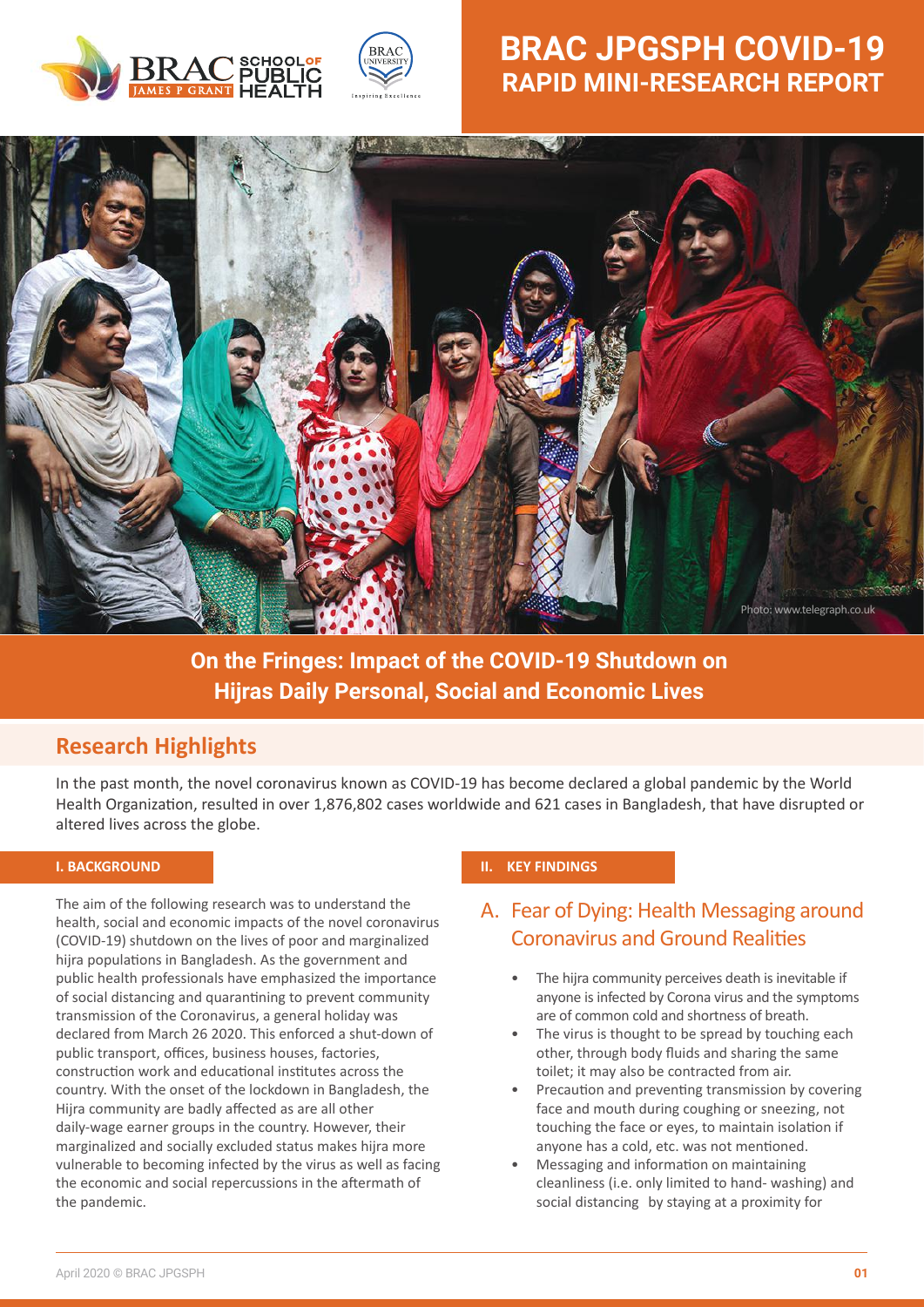prevention of transmission is very confusing for the hijra community, as they live in closed and crowded spaces.

- Visiting doctors in case of fever or cold is not an option now as they perceive they will be diagnosed with corona.
- They feared mistreatment and discrimination from doctors.
- Most of the hijra members have resorted to praying and seeking divine forgiveness as the only weapon to protect themselves against the disease.

# B. Stigma and Hijras Perceived as the Carriers of Coronavirus

- With the Corona outbreak, social stigma about hijra people have been amplified among the general public as they move round everywhere and in groups and are thought to be unclean, leading unsafe life as sex workers.
- Hijra community have been accused as carriers of the virus.
- Some of them claimed law enforcement agencies have been harassing the hijra community even before the lockdown started targeting as a potential infected person

# C. Mental and Emotional Distress

- The anxiety in the current circumstances due to the uncertainty, forced lockdown and mostly fear of death if infected by Corona virus is causing both physical and mental distress.
- The few that moved back to their village, had to dress in male attire and hide their identity.
- This is creating anxiety and depression.

# D. Support Networks: Hidden Identities and Staying Connected Online

- Digital technology and presence of social media has been the biggest source of information and provide a breathing room to the hijra community by staying connected with friends and hijras and keeps their minds diverted and occupied.
- The outbreak and lockdown have also renewed family relationships in some cases as most hijra have left home by the age of 8 and have now been called by their mothers to return home, however, they cannot reveal their identity because of the family/ community.
- The close relationship the hijra community share among themselves and the trust that they will be looked after by each other. Their community is their biggest mental support as they stood by them when they were shunned by their families and the society.

# D. Economic Impact: Being Left Out of Distribution

- With majority depending on daily earnings of traditional hijra professions and sex work, most are now jobless with no earnings whatsoever.
- Currently surviving on the little savings and arranging informal credit and borrowing or selling jewelries, however, if the lockdown continues, the chances of becoming homeless and without food is imminent.
- Owing to the third gender status as hijra people, they claimed they are left out from traditional relief support provided by local authorities.
- Some of them alleged that the local elites and mosques tend to shun them.

#### **III. CONCLUSION**

Hijras have been adversely impacted by the pandemic and particularly with the shutdown of the country. From personal, emotional, mental and social and economic impacts, most are now living their daily lives in limbo, and a pervasive fear of impending doom. While their narratives may not be so different from many of the poor living in informal settlements or in the rural areas who are dependent on an informal economy; socially and personally being transgender lead to greater marginalization, stigmatization and vulnerability. Findings show that the public health sector and policymakers must take into account the circumstances of this highly vulnerable group during the provision of programmatic support during the COVID-19 crisis as well as in the aftermath of the pandemic.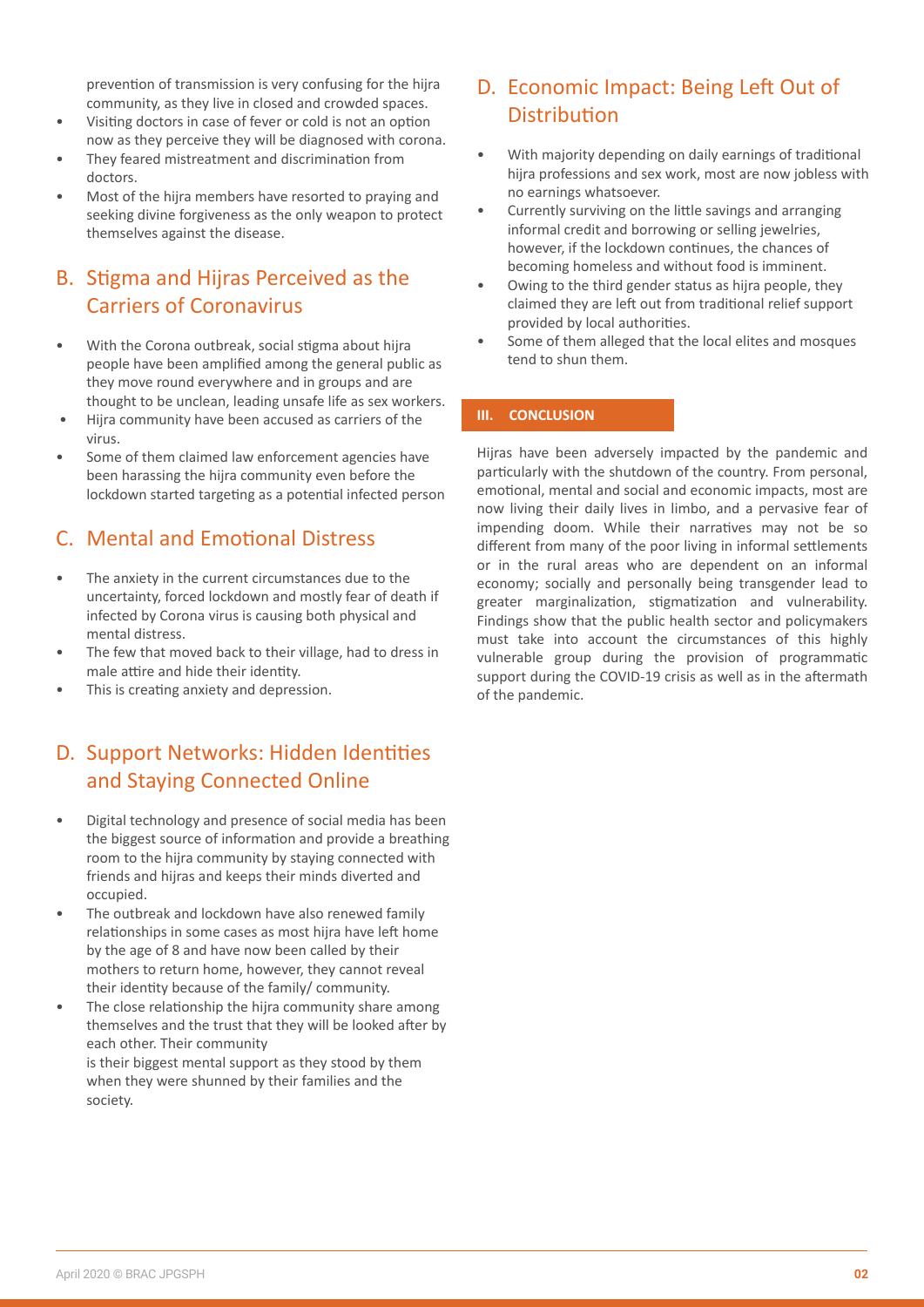# **RESEARCH REPORT**

#### I. Background

The advent of Coronavirus Disease 2019 (COVID-19) in Bangladesh since its first reported case in March 2020 has brought with it its own set of fears, confusion and uncertainty for most of the country, but par�cularly for the most marginalised. Of the 163 million population, the government estimates there are almost 10,000 hijra people, while 'Bandhan Hijra Sangha' says there are about 100,000 people in the transgender or hijra community . A highly marginalized and stigmatized community in Bangladesh; a report by Human Rights Watch reports that most hijras in the country are from poor households. A study shows that most people of the hijra community in Dhaka city earn from BDT 6,000 to 15,000 (USD71-177) per month.[2]

#### **Defini�on of Hijra:**

An umbrella term used for a community of transgender woman, castrated and intersex people, predominantly in South Asia (India, Pakistan and Bangladesh). Thus, the hijra people are an archetypical third sex and/or gender and is a subculture of feminine-iden�fied male-bodied person who are attracted towards men (Hossain 2012, p. 495).

Hijras are deprived of basic human rights such as access to basic health care services, education, housing facilities and employment opportunities.<sup>[3]</sup> This is largely owing to the fact that hijras remain a socially excluded community. Social exclusion begins early on starting within the family, where they are abused and neglected for their non-conforming behaviour, and having an 'effeminate son' is seen as a 'disgrace and dishonour for the family. The humiliation is reinforced from childhood, in the education system where many young boys, who struggle with their sexual orientation and gender identity are bullied and even physically assaulted. A key study found that many drop out early<sup>[4]</sup> which limits their chances of better skills and job opportunities in the future, and find solace within the hijra community to have a sense of belonging and over �me becoming a disciple (known as 'shishyo' or 'chela' in Bangla) of a hijra leader (known as the 'guru ma'), who becomes their guardian. The shishyo are taught to speak 'ulti' - a language exclusively used by the hijra community, and introduced to 'hijra-giri'. The informal jobs traditionally done by hijra are usually collecting money from shops, blessing a newly-wed couple or a new born child in exchange of money, or singing and dancing at events, but a majority resort to sex work to survive.<sup>[5]</sup>

Due to their lack of education and skills, as well as the way they dress in female attire and behave, no employer is willing to employ them in the formal job market because of the fear that it will drive away customers. As mentioned in a number of research studies, even if they dressed in male attire to be hired in restaurants and the garment factories, eventually they are terminated or sexually abused after their identity as a hijra is revealed.[6]

Owing to certain cultural-religious beliefs, hijra, particularly those who have been castrated are often denied burial rituals and funeral prayers by Muslim religious leaders (Ibid 2009). Karim  $(2013)^{[7]}$  argues in her research that although the government of Bangladesh has given the recognition of the hijra community as third gender legally in 2013, it still remains a socially unacceptable gender identity.

### A. Current Scenario: Impact of COVID-19 on Hijra Community

As the government of Bangladesh and public health professionals have emphasized the importance of social distancing and quarantining to prevent community transmission of the Coronavirus, a general holiday was declared from March 26 2020. This enforced a shut-down of public transport, offices, business houses, factories, construction work and educational institutes across the country. The shutdown continues to remain in place. The sudden lockdown has halted to all trade and related economic activities that were carried out by small traders and daily-wage earners. Poor Hijra communities were badly affected. There has been a decline by 75% of their income compared to the earnings before March 2020, as stated in a recent study by BRAC.<sup>[8]</sup>

With the onset of the lockdown in Bangladesh, the Hijra community are badly affected as are all other daily-wage earner groups in the country. However, their marginalized and socially excluded status makes the hijra group more vulnerable. We conducted a series of phone interviews and follow up interviews with 22 members of the hijra community based in Dhaka to understand the health, social and economic impacts of this shutdown in their lives. Phone interviews took place from March 31 to April 1, 2020. All informed consent procedures were followed and incentives of flexi-load were given to each respondent as we took up their time for the interviews.

**Limitations:** This rapid qualitative assessment was done in a very short period of time. Responses are from 22 case interviews, and the findings cannot be generalized to the entire hijras, who are diverse groups and have different levels of power and position even within their own community. These finding are very context specific, but provide insights into the struggles of some of the members of this community, during the shutdown.

*<sup>[1]</sup> Farhar, T. (23 April 2019). Transgender Community in Bangladesh Finally Granted Full Voting Rights. The Telegraph.* 

*<sup>[2]</sup> Jebin, Lubna. (2019). Status of transgender people in Bangladesh: a socio-economic analysis. 58*

*<sup>[3]</sup>https://www.hrw.org/sites/default/files/report\_pdf/bangladesh1216\_web. pdf*

*<sup>[4]</sup> Aziz, Abdul & Azhar, Sameena. (2019). Social Exclusion and Official Recognition of Hijra in Bangladesh.*

*<sup>[5]</sup> Khan, Sharful & Hussain, Mohammed & Parveen, Shaila & Bhuiyan, Muhammad & Gourab, Gorkey & Sarker, Faruk & Arafat, Shohael & Sikder,*  Joya. (2009). Living on the Extreme Margin: Social Exclusion of the Transgender *Population (Hijra) in Bangladesh. Journal of health, population, and nutrition. 27. 441-51. 10.3329/jhpn.v27i4.3388*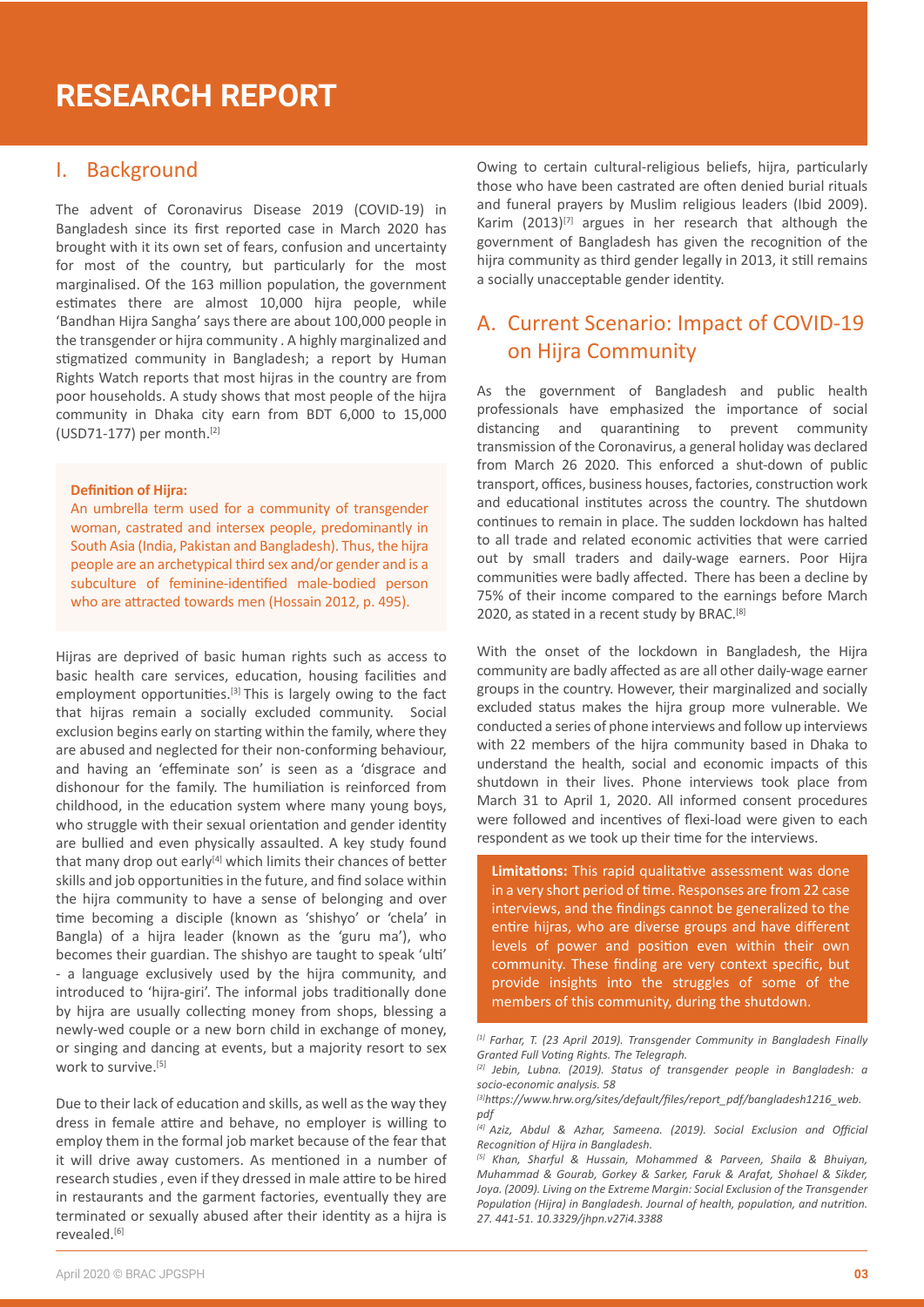## A. Fear of Dying: Health Messaging round Coronavirus and Ground Realities

Among the hijra but even understandings of Corona among their wider informal settlement area, there was a clear association between Corona and death. This was a deadly pandemic that would kill a person.

When asked about signs and symptoms of Covid-19, only 4 out of the 22 respondents knew that for specific COVID symptom, one will have fever for 3-4 days and shortness of breath along with cough; otherwise, if any of the symptoms is missing, it meant seasonal flu or allergy. A few also shared that this was caused by 'batash (air)' and one respondent shared that one could catch it by ''simply looking into the eyes of an infected person.'' However, one respondent Meherun (20) who travelled to outside of Dhaka did mention that as it was the time for seasonal flu now and many people are suffering from flu and cold. However, there also appears to be other more common perceptions among the Hijras and others living in their locality, that a cold is the sign of Corona and it was 'deadly' and "people would die from it.''

#### **Shila's Story**

Shila (42), is a hijra living in Dokkhin Komlapur, Dhaka. She collects money from the shops in markets for living. She started to live as hijra since 9 years of age. Recently, as she went out to buy some groceries, although there were other people, the police only came to her and started to abuse her. Police said to her, "Why are you in outside? Are you here to get beaten up? Then I replied, 'you are a police. There is nothing in the laws that you can abuse me like this. You can simply tell me that lockdown is going on, so go back to your home. I am here for my necessities and after that I got back from there."

Out of 22, 6 mentioned that only prayers would safe a person from catching the Coronavirus. The link between faith and lack of and curse of a higher divine power is not only among the Hijras but came up over and over again as a perceived cause of the pandemic. Many of the senior hijras advised the younger hijras to pray regularly, as most were inside one room due to the shutdown. Almost 5 the respondents mentioned that are regularly praying seeking forgiveness. Mushfiqua (30) mentioned she rented a room in her house and brought her ''guru-ma'' to live with her so that the guru ma recites the Quran, while sitting inside her room the entire day. She believes it will protect her and her entire community from being infected by the virus. This also implies that those who get the virus were sinners and therefore affected. Morality, sin and illness is common perception among the poor but also among the upper- and middle-class families in Bangladesh. An illness/disease is viewed negatively and there is an underlying assumption that the individual and or the family had sinned and this affliction was sent as retribution.<sup>[9]</sup>

Therefore, according to the respondents, people in the community preferred to keep their symptoms quiet and didn't visit doctors. Aside from the perceived stigma of this disease, many of the hijras shared that even if they accessed care, there would be discrimination and abuse if they sought treatment for Corona. They shared that in past they have been mistreated by doctors and providers when seeking treatment for general ailments. They shared how they are usually were reprimanded by the hospital staff for scaring away or making the other patients uncomfortable. Usually hijras in the Bangladesh context, wear colorful saris and make up and lots of costume jewellery, and they stand out visually because of their non-conforming attire. As Tiru (50) stated that they will face even more discrimination in the climate of Corona. Shejuti (30) shared, "doctors are not even providing services to normal patients, then why should they see us (hijra) who might be a Corona patient?" Stigmatized all their lives, they were very clear that this situation was not going to be any different, possibly worse, were they to seek help from the health system.

Almost all the hijras interviewed shared that they had heard of numerous preventive methods, such as 'washing hands, face and feet frequently (responses varied from washing every 20 minutes to washing for 20 minutes) and most importantly, everyone emphasized on the messages of "no touching" and exchange of body fluids. This information is very difficult for the "hijra" community to abide by as they are by nature (as shared by them) very affectionate towards each other in expressing their feelings through touching, holding and hugging and usually live in close proximity to another and share the same room in the informal settlements. However, no one mentioned that the virus spreads from getting exposed to fluids of cough and sneeze. Further into our interviews, we found that the COVID-19 messages that are critical to prevent community transmission like covering the mouth with elbow while coughing, wearing masks if someone has cold, not going out if anyone is unwell, not touching the facial area etc. were not mentioned by any respondents As we ask the respondents about their understanding of social distancing, a respondent Lamia (50), shared that to maintain social distancing, one needed to be 3 feet apart from each other when in a crowded place. While some are happy to regurgitate such facts from different news sources the reality was quite different On the contrary, almost 20 out of 22 respondents couldn't differentiate among social distance, self-isolation and quarantine and stated what they heard from various sources, ''staying indoors, not mixing with anyone and going out only by wearing masks and gloves.'' As another respondent Nishita (28) shared, "we always share everything but, can't do it now", which reveals their vulnerable state of mind. Many expressed that they are afraid of contracting the virus by mere touching and sharing the same toilet used by a corona infected person.

[6] Jebin, Lubna. (2019). Status of transgender people in Bangladesh: a socio-economic analysis. 42. 49-63.

[7] Karim, M. (2013). Hijra now a separate gender. Dhaka Tribune, 11.11.2013.

[8]https://bdnews24.com/economy/2020/04/10/brac-survey-finds-14pc-of-lo w-income-people-do-not-have-food-at-home-during-shutdown

[9] Haque, M., Chowdhury, A., Shahjahan, M., Harun, M. (2015). Traditional Healing Practices in Rural Bangladesh: a qualitative investigation. Retrieve from: https://www.ncbi.nlm.nih.gov/pmc/articles/PMC5815193/

[10]https://www.aljazeera.com/news/2020/03/coronavirus-dense-bangladeshsocial-distancing-tough-task-200320103733470.html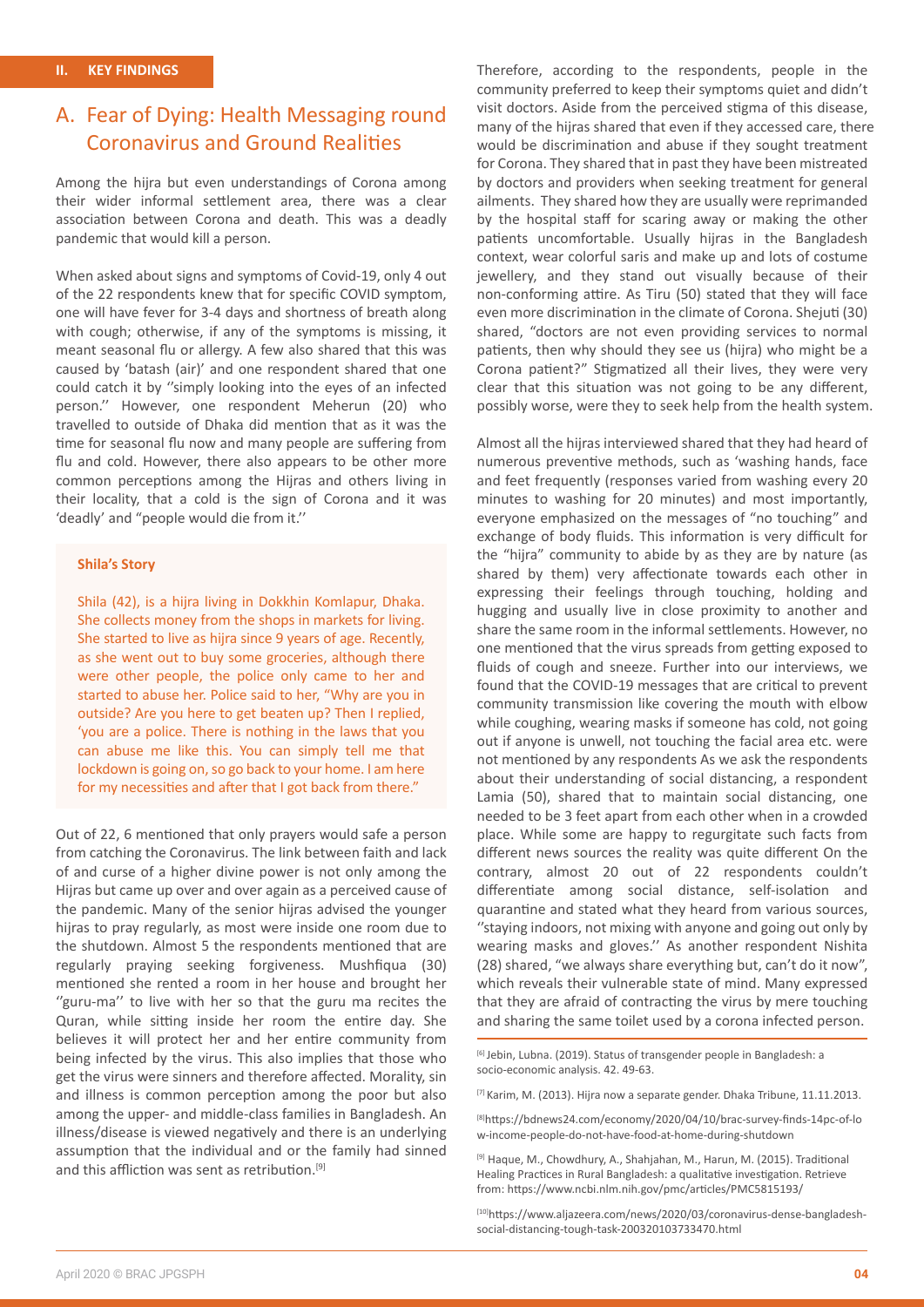Like most of the poor in the settlements and the communal nature of their relationships; these recommended precautions are even more difficult to maintain. As one respondent Trina (35) mentioned, "In one room we are often 4-5 or even up to 10." Needless to say, maintaining quarantine or self-isolation is difficult. Also, most commonly, 1 toilet on an average is shared by minimum 10 families in a slum , hence, maintaining hygiene is not an easy matter. Some talked about using bleach and washing the latrine after use as part of the rules of their household.

# B. Stigma and Hijras Perceived as the Carriers of Coronavirus

Hijras usually move around in groups and hardly ever alone. During this shutdown period, they shared that they were not comfortable with the health messages of maintaining social distancing. For safety and security reasons, most of them shared that they preferred to walk in groups when outside their locality . During the shutdown when they had to go to the nearby shops to buy essential items, they preferred to walk in pairs, walking in close proximity to give each other protection in case they were abused or harassed. The hijra people, who are by nature social beings are now unable to travel outside for their regular work or chat with friends, which many shared was isolating and depressing. The fear of being seen to break the "shutdown law" has had repercussions, and a few narratives of being threatened and even attacked were shared. A few of the respondents shared that most people perceived 'hijras as carriers as we roam around in groups,' and they already viewed as diseased and 'dirty', as many of them are sex workers. As they are already starting from the bottom of the social hierarchy, the pandemic has amplified the stigma and harassment faced by some. Shejuti (30) mentioned that a few days earlier, they went outside to collect money from the market. This was before the shutdown was declared, but people in the city were already talking about the pandemic. In the midst of collecting money, a few people began charging at them with sticks. They began shouting "these hijra people could be infected already and can spread it to us. Shejuti and the other two hijras who were with her, managed to escape and rushed back to their home in the informal settlement. severely traumatised.

While Shila (age 42) fought back bravely, many of the younger hijras may not have been able to assert themselves. Having said that, Shila was shaken up after the encounter and now thinks twice before she leaves her room.

Papiya (47) shared how within her community, some landlords asked them to leave their rented rooms, because there was a perception that they are responsible for spreading the virus. Another shared an incident, where a hijra who returned from abroad was threatened because she had recently returned from India. Rumours had also spread that incoming people from overseas, including hijras, were infected and would spread it in the community:

"A friend of mine stayed went and stayed in India for a while for two years and returned to Bangladesh on 2nd March and went to her village.

With the recent news that people who are coming from abroad must be on quarantine for 14 days, she stayed indoors. The villagers got confused." The perception was that people who stayed abroad would bring the virus with them and it did not matter to the villagers that my friend had returned much earlier and before the shutdown. In this situation my friend had to flee otherwise the whole village was accusing of her being infected. Being a hijra also meant that she did not receive a lot of support from others in the community.

#### C. Mental and Emotional Distress

Amongst almost all of the hijras interviewed, 20 out of 22, most spoke of emotional and mental tension and anxieties since hearing the news about Corona. The impending shutdown with no sign of earning an income anytime soon had added to an increased their levels of stress. Many spoke of bodily aches and symptoms, such as suffering from hair loss, sleeplessness, weight loss, chest pain, and the pain of loneliness of being sequestered in these small rooms, and not knowing what lay ahead for them economically and also health-wise.

Many of the respondents mentioned watching videos regarding Corona virus in various social platforms, such as Facebook and YouTube videos, using their mobile phones. They said their knowledge of COVID-19 as a fatal disease and people die soon after getting the infection, came from these sources. Different types of rumours are spreading in the community relating to the Corona virus. One respondent Piya (47) heard that Corona virus is just a beginning of a series of disasters and many people will die from that. She referred to the rumour of an asteroid colliding with the Earth in near future and said that "There will be a clash and a loud noise. People who are Corona virus positive will die because of this noise. I cannot sleep well in the night when it comes in my mind that maybe I will die very soon because of this pandemic."

A critical finding is that there was a popular belief that there was no cure for Corona and a simple fever, cough and cold was perceived as Corona, and one could die soon after getting these symptoms. 19 respondents believed that whoever gets infected will eventually die and this was also found as a common theme in our urban and rural survey across the country where 1600 were interviewed. Most of the hijras interviewed said that the panic and tension of not having any money and the fear of impending death was driving many of them to be depressed and causing sleepless nights.<sup>[12]</sup>

#### **Naila's Story**

Naila (35) is tired of the anxiety and loneliness. Recently she has been experiencing chest pain. Naila wants to talk to her friends, share her feelings, which she thinks is impossible now. She doesn't know how the rent will be paid or how she will buy her medicine. She needs support, but cannot get out of her house to collect any in fear of getting harassed by police  $-$  "The police would beat us. They can't tolerate us anyway. Since they have an excuse now, they won't spare us." She doesn't see a way to get rid of her emotional distress.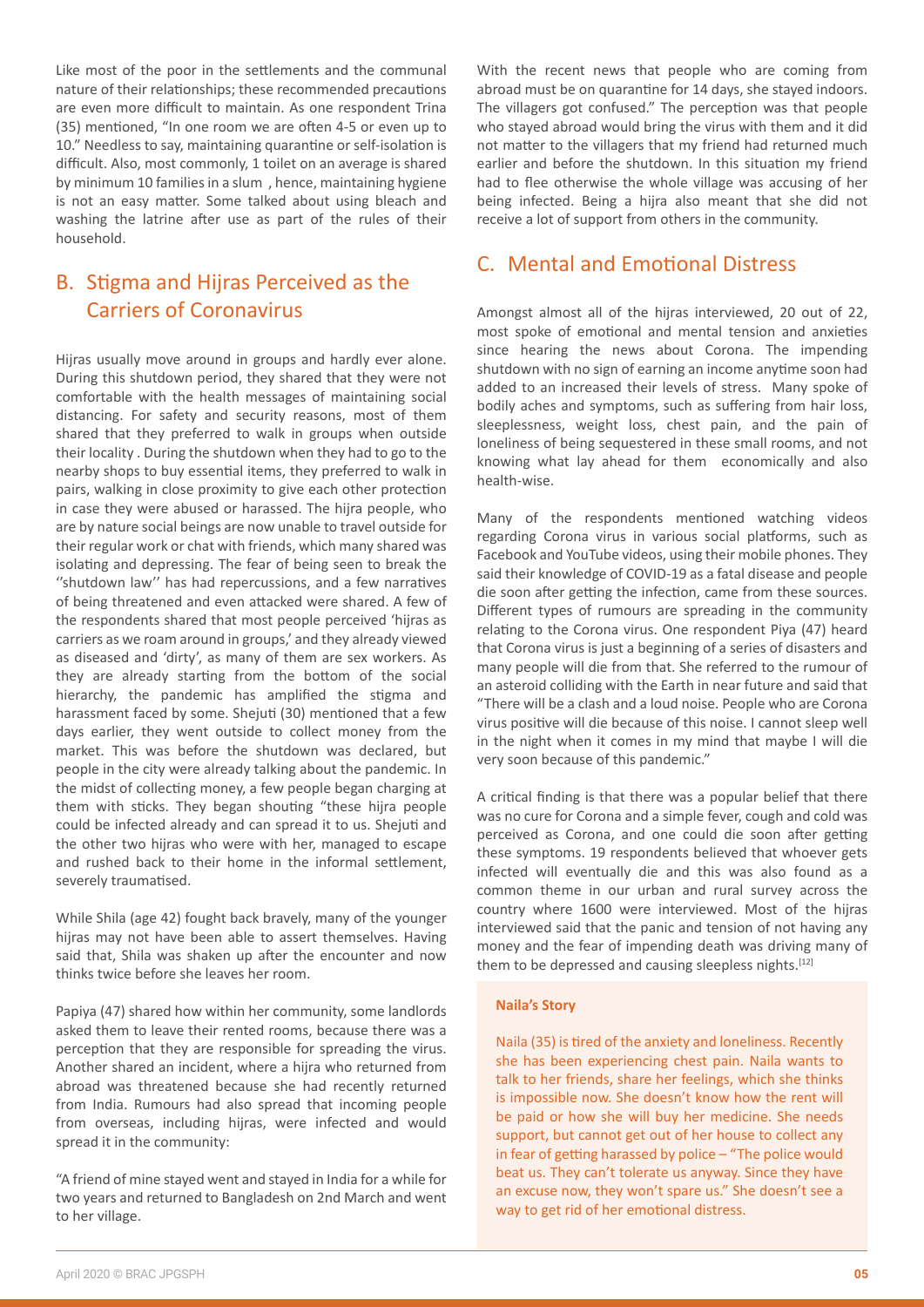identity' to protect her family from any kind of abuse by the villagers. She cited, "I cannot live in my village if I dress like a woman. Also, I do not want to make my family suffer by being akghora (ostracized) by the village because of who I am." A�er living their lives as a hijra for most of their lives, this is an additional emotional and mental burden and stress for Meherun and others, who have had to again falsely construct an identity, to avoid shame and stigmatization on themselves and their families. Given the extremely difficult circumstances and the precarity of their lives, they didn't have a choice but to live in a way that goes against their sense

of self and identity.

A few did return to their village homes from the urban informal settlements, but since their family had not accepted their new identity; they changed their attire to dress up like a male. This created significant emotional and mental anxiety and depression. Meherun (25), who works in a beauty parlor in Mugda, Dhaka after the announcement of lockdown Meherun left Dhaka as she only gets payment when the parlor is open. So, to manage food and living cost she had to go back to her village and living with her family where people know her as male and she needs to maintain her ''male

As Meherun added, "I cannot be myself and I cannot dress and speak how I want to…which is so hard." In the past, Meherun would visit her village home for two days and then swiftly return back to her life in the hiria community. With this never-ending quarantine Meherun shared her restlessness of 'being stuck'' with biological family with no end in sight to this quarantine. With no income, she hesitates to return to the city as she cannot contribute to the rent. A few who are in the village, expressed the frustration and desire to return to their own community. Most of the respondents had left their families and their home villages at fairly young age (adolescents or younger) and had not visited them for many years. They shared that not in all cases, were the villagers and even family members aware of their transformation as a "hijra."

One of the respondents shared that she had turned to regular prayers to cope with the situation. Kakoli, 55 years old and living in Badda, Dhaka, and a leader of a group of hijra sex workers. When we asked her the same question about her coping mechanism, she replied, "I only pray to Allah and he can only save us. I feel better when I pray to him and this gives mental peace." For Kakoli and other senior members, there is also the added social pressure of ensuring the younger hijras are looked after and taken care of during the pandemic. This creates enormous mental anxiety as they feel responsible for their younger community members.

### D. Support Networks: Hidden Identities and Staying Connected Online

The hijra community are in general a close-knit group, where the hierarchy is strictly maintained under the leader or guru ma. As most hijra have left their family between the ages of 8-12, the hijra group they belong to is next to their kin. They all look after each other in times of illness and despair. Even in old age, the junior disciples look after the old seniors who are unable to earn on their own $[13]$ .

In this crisis situation, all the respondents unanimously mentioned that if anyone in their community falls ill, they will look after the person as they are a bonded community, within their own separate groups. on their own. Some of them even shared that they would take an infected Hijra to the hospital, provide food and medicine and take care of them. For many this smaller close knit has become their family and support in the absence of support from their own biological families.

For a few of them, the COVID-19 pandemic has brought about a welcome change in their family relationships, and some of them have been asked to go back to their home in their village and stay with their parents. However, in all these cases, the hijra was welcomed back home if the living parent was the mother, however, for who had siblings who were alive, there was no support extended. Hijras had mixed feelings about the offer to return home, as they saw themselves as disrupting their family's lives and bringing social shame on them. However, for those who did return home, they needed to take permission from their Guru, or they would not be allowed to return to their own community.

Shejuti (30), a hijra, lives in Shyampur, Dhaka. She lives with her hijra friends under her guru and leads a traditional hijra life of collecting money from markets and individuals. Singing and dancing is another source of income for Shejuti and she loves to perform in different events. She left her family when she was just 10 years old. She mentioned, "as I was effeminate and liked to dress like a girl, my family members used to be taunted by the neighbors in the village. So I left my family so that they do not feel ashamed because of me. Now, sometimes I go to see my mother in some other place far from my parents' neighborhood and give her money to buy food or pay the room rent. During this situation, my mother said there is no guarantee what will happen to whom, so I should go back and stay with her, but I had to reject that proposal. I have 2 brothers who are living with her in the same house and I know they won't be happy to see me again because they will have to face derogatory questions about my gender identity from the neighbors.

#### **Stigmatization of and Misconceptions about Hijras**

The reason for not getting existing support has not always been their gender identity but other assumptions are made about their lives. For example, it is perceived that transgender people earn a lot more money by collecting from shops and on the streets and from sex work, and therefore in less need of cash. Humairah (36), "Many think we are rich but the truth is we live from hand to mouth."

[12]https://www.aljazeera.com/news/2020/03/coronavirus-densebangladesh-social-distancing-tough-task-200320103733470.html [13] Khan, Sharful & Hussain, Mohammed & Parveen, Shaila & Bhuiyan, Muhammad & Gourab, Gorkey & Sarker, Faruk & Arafat, Shohael & Sikder, Joya. (2009). Living on the Extreme Margin: Social Exclusion of the Transgender Population (Hijra) in Bangladesh. Journal of health, population, and nutrition. 27. 441-51. 10.3329/jhpn.v27i4.3388.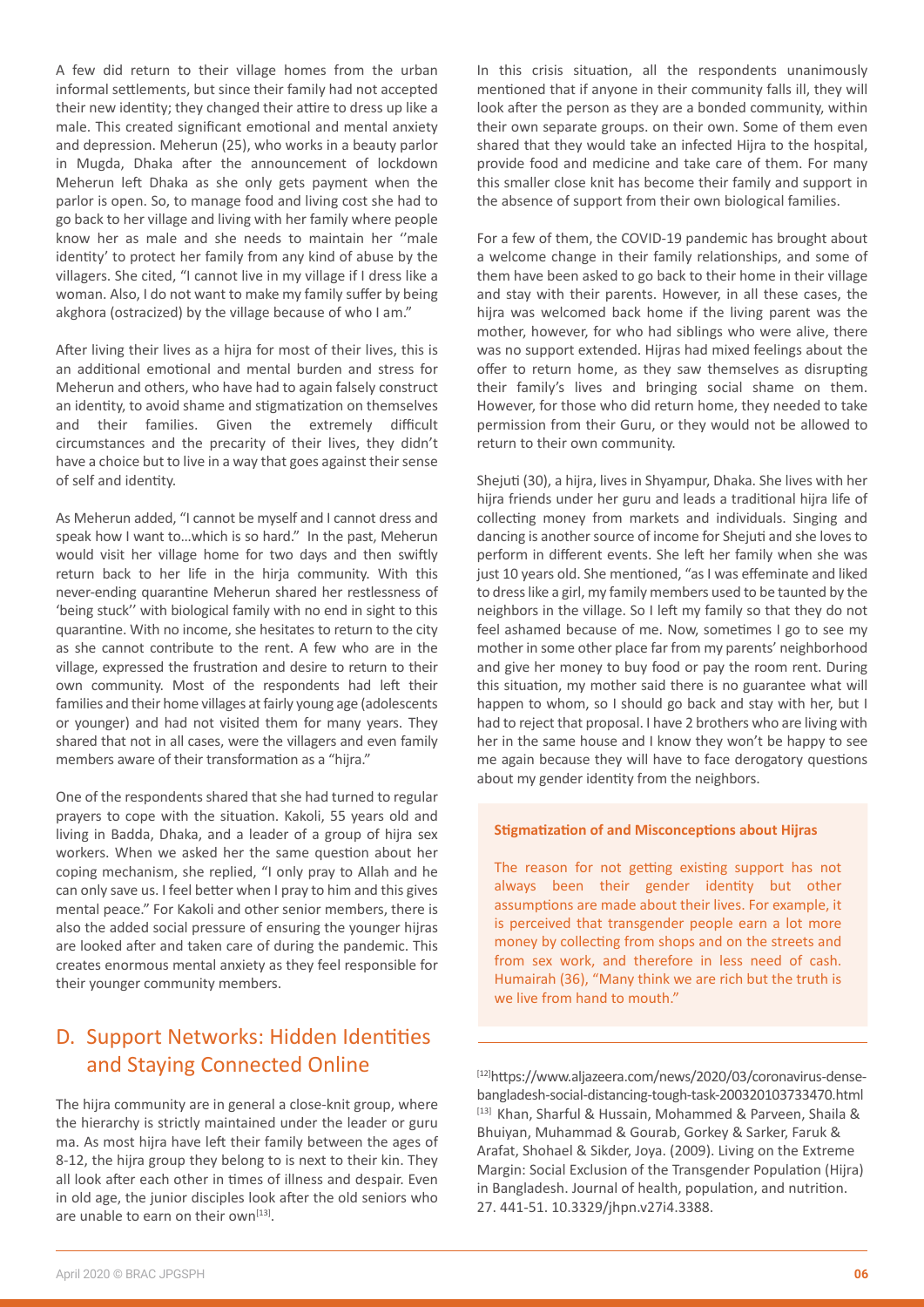Access to a phone seems to play a critical role and is a lifeline for hijras to stay connected and was helping many alleviate their stress and emotional and mental anxieties. Most reached out to friends and lovers through mobile calls, Facebook, and IMO (internet messaging and calling application), to talk regularly or chat online. They shared that despite the shutdown, they only felt happy when they could connect to the wider hijra community, friends and lovers. Most shared that they didn't feel the need to connect via mobile phones with their family members, who didn't understand their current predicament or their emotional needs. Most shared that they were using their savings to recharge the phone and to buy internet data.

One of our respondents Trishna,(35) years old and living in Badda, Dhaka. She used to work as maid in a house and lost her job because of the recent crisis situation. As she doesn't have job, this financial stress causes sleeplessness in her life. In response of her coping mechanisms for this stress, she said, "I talk to my friends over the call. Family doesn't understand our sufferings. Also, I don't know what happens in my mind, I don't feel comfortable to talk to my family but my friends. Maybe we are going through the same situation, so we can understand our problems better and can support each other. Most of the time we talk about the COVID-19 situation and share our information regarding this crisis. We also talk about our personal problems such as financial issues and food. We do not share the problems only, we share our coping mechanisms as well"

### E. Economic Impact: Being Left Out of Distribution

In our interviews, majority of the respondents claimed that they had no income and were living off their savings (BDT5000-6000 approx USD59-71 on average), supporting each other to manage. In most of the interviews the respondents said that they have been engaged in various typical "hijra" professions like collecting money from shops and individuals on the streets, sex work, performing at local programs, small personal businesses and informal jobs as cooks or as maids in transgender friendly organizations. Only one hijra named Lamia (50) had a formal job as a caretaker and a cook in a private company, but she was worried whether she would receive her salary, given the situation.

Maliha lives in an informal settlement in the Gulshan area. She shared: "Previously I used to earn tk 300/400(USD3.5-4.7) a day from the local market. Now there is no income. I am spending from my savings now. If the lockdown continues for another month then I won't be able to manage anymore. I don't know what I will do!".

With the upcoming Bangla New Year and Eid-ul-fitr (religious holidays) in April and then in May, this time of the year is considered to be the most profitable for earning extra money from shops and from begging for money from others on the streets. Usually extra money is given during these occasions, as most people tend to be most generous during festive events. Rahela (25), shared in frustration, with the fear palpable in her voice, "As the bengali new year is coming up,

followed by Ramadan and Eid...this is the biggest collection period from the shops. If things do not get back to normal, it will be a huge loss for the entire year for all of us." Tina, 38 year-old hijra sex-worker shared, "I used to go to outside for sex work at night. The number of clients was decreasing in earlier weeks and now during the lockdown I am inside home for 24 hours, so, no income at all."

Some of our respondents used to work at nearby households as cooks and cleaners. After the lockdown the houses they worked at have been shut down for anyone coming in from outside, and salary has not been paid as they are not working. Respondents who have personal businesses such as a small catering service, working in beauty parlors and one of them was employed in a tailoring shop, are victims of this situation, as customers have greatly reduced.

The senior members of the hijra household have begun to ration daily intake of food for the group living together. As stated by some respondents, they have now come down to one meal of 'bhaat-daal' or 'bhaat-aloobhorta' i.e. rice and lentils or rice and mash-potato and cook 1kg of rice whereas, earlier they needed 3kg rice per day for 12 people. Others are borrowing money or buying their daily food and other essentials on credit from nearby local shops. Despite the stigma and harassment, there is also familiarity and trust with local shops and neighbourhood so they have support. However, as many questioned, 'how long would this last for?'' A number of them shared that they heard from others that the government and other organisations were distributing food to residents living in the informal settlements. The reality is that 16 of the 22 did not receive any relief at all during the time of the interviews. They alleged that they were left out because they were hijras. Shejuti (30), mentioned, "I heard that the local political leader is collecting NID (National Identification) to make a list to provide support. We went there to submit our NID card, but unfortunately, seeing that we are hijras, they did not take our NID. Rather they drove us away."

Others did not get relief because they are not on the voter list of a particular area, so they cannot contribute to the vote bank of the local leaders who were providing the relief. Also the added burden of being a hijra means they are automatically left out. It is unclear whether it is because they are hijras or there is general mismanagement and corruption in the distribution of food and other essential relief items. Anecdotal reports indicate, that those who are most well connected to local leaders were getting access to relief. Rahela (25) who moved back to the village shared, that no support had been provided as yet in her village. She added, "As my identity as a hijra is not known in my village. I don't think I will receive any support ... I don't think they will be giving to any hijras in my village. And I am pretending to be a man…" One of the hijras living in an informal settlement in Dhaka, out of desperation dressed up as a man and received food from the nearby mosque in the city. She knew that she would be turned away if she went dressed in female attire. Another hijra shared that her compassionate employer gave her Taka 500 and a meal of rice, potatoes and lentils. She was grateful to her employer because she was desperately hungry and the money would help for the next several days to get by.